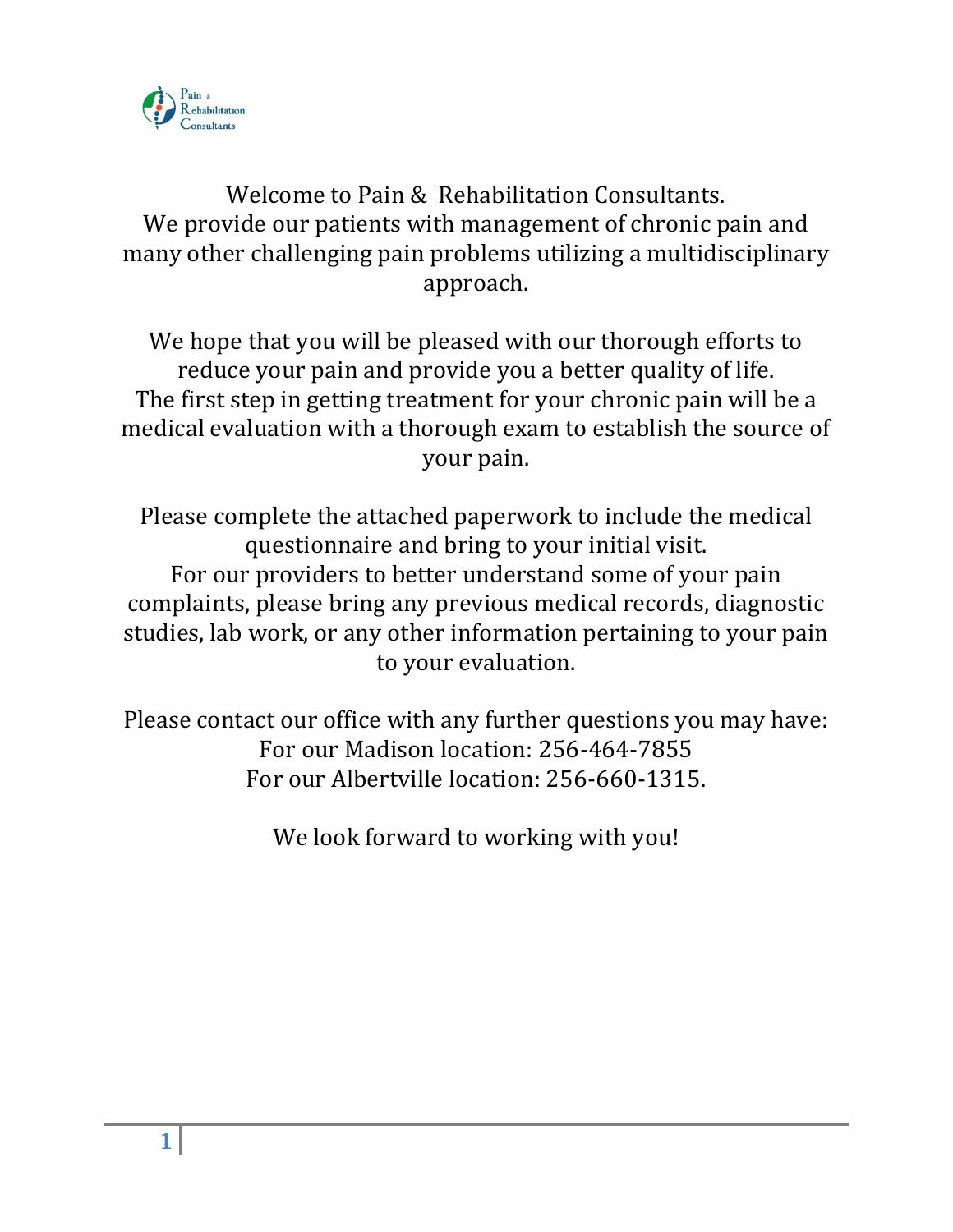

|                                                 |                                                                                     | <b>Pain &amp; Rehabilitation Consultants</b> |  |
|-------------------------------------------------|-------------------------------------------------------------------------------------|----------------------------------------------|--|
|                                                 |                                                                                     |                                              |  |
|                                                 |                                                                                     |                                              |  |
| <b>Patient Information:</b>                     |                                                                                     |                                              |  |
|                                                 |                                                                                     |                                              |  |
|                                                 |                                                                                     |                                              |  |
|                                                 |                                                                                     |                                              |  |
|                                                 |                                                                                     |                                              |  |
|                                                 |                                                                                     |                                              |  |
|                                                 |                                                                                     |                                              |  |
|                                                 |                                                                                     |                                              |  |
| <b>Insurance Information:</b>                   |                                                                                     |                                              |  |
|                                                 |                                                                                     |                                              |  |
|                                                 |                                                                                     |                                              |  |
|                                                 |                                                                                     |                                              |  |
|                                                 |                                                                                     |                                              |  |
|                                                 |                                                                                     |                                              |  |
|                                                 |                                                                                     |                                              |  |
| <b>Patient Condition Information:</b>           |                                                                                     |                                              |  |
|                                                 |                                                                                     |                                              |  |
| Job Related: YES or NO Auto Accident: YES or NO |                                                                                     |                                              |  |
| Are you represented by an attorney: YES or NO   |                                                                                     |                                              |  |
|                                                 | (Please see front desk if you answered yes to either of the previous two questions) |                                              |  |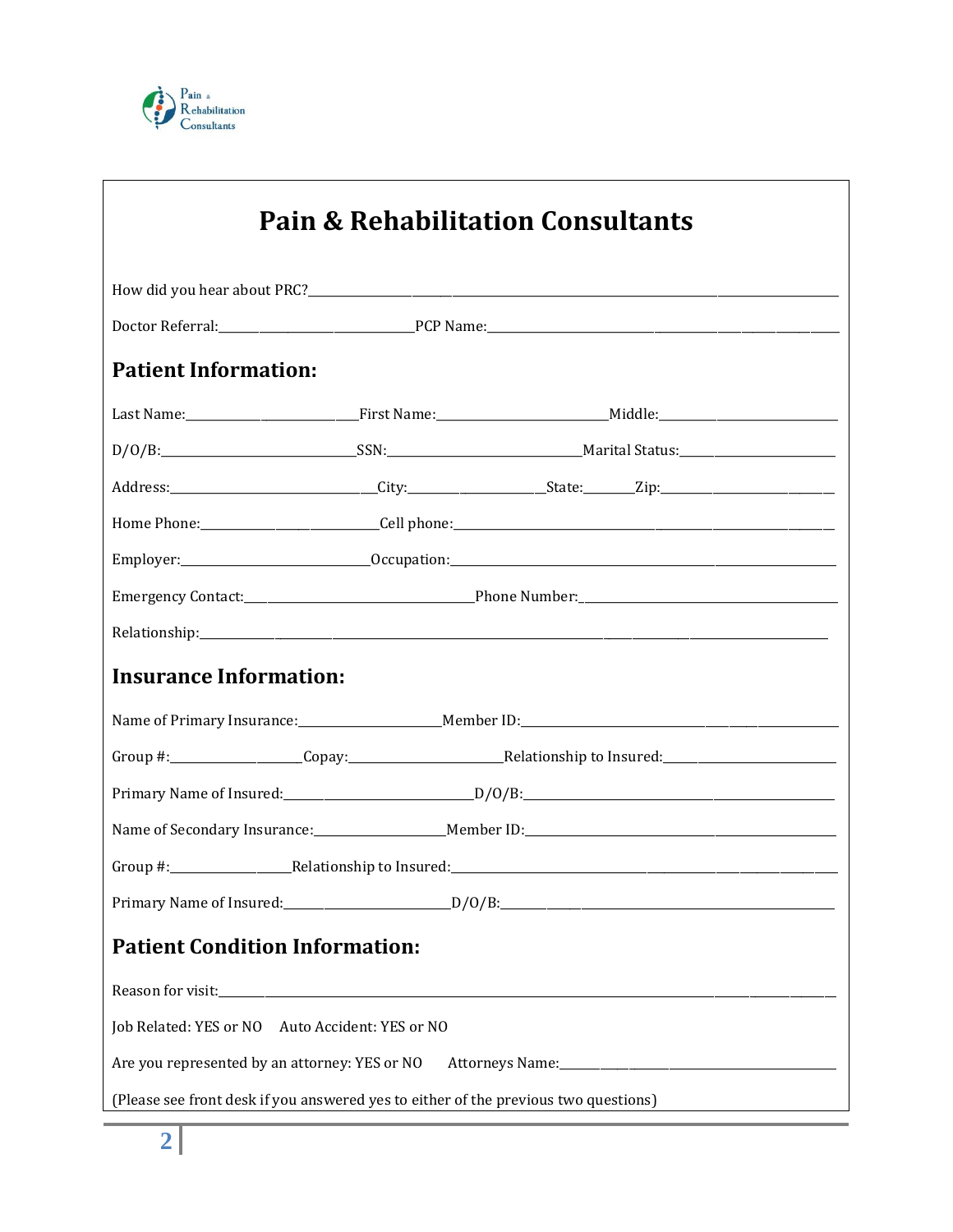

### **Statement of Patient Financial Responsibility**

**Patient Name: \_\_\_\_\_\_\_\_\_\_\_\_\_\_\_\_\_\_\_\_\_\_\_\_\_\_\_\_\_\_\_\_\_\_\_\_\_\_\_\_\_\_\_\_\_\_\_\_\_\_\_\_\_\_ DOB: \_\_\_\_\_\_\_\_\_\_\_\_\_\_\_\_\_\_\_\_\_\_\_**

Pain & Rehabilitation Consultants appreciates the confidence you have shown in choosing us to provide your health care needs. The service you have elected to participate in implies a financial responsibility on your part. The responsibility obligates you to ensure payment in full of our fees. As a courtesy, we will verify your coverage and bill your insurance carrier on your behalf. However, you are ultimately responsible for payment of your bill.

You are responsible for payment of any deductible and co-payment/co-insurance as determined by your contract with your insurance carrier. We expect these payments at time of service. Many insurance companies have additional stipulations that may affect your coverage. Please be aware of your insurance carrier coverage for Nurse Practitioner /Physician Assistant, as this is part of your treatment staff. Also, please be aware of your insurance carrier coverage for urine drug screens as they also are a part of your treatment. *You are responsible for any amounts not covered by your insurer.* If your insurance carrier denies any part of your claim, or if you or your physician elects to continue past your approved period, you will be responsible for your balance in full. **You are responsible for notifying our billing department of any coverage changes**. If you fail to update our office in a timely manner your claim may be denied for timely filing and you will be responsible for the balance in full.

I have read the above policy regarding my financial responsibility to, Pain & Rehabilitation Consultants LLC., for providing services to me or the above named patient. I certify that the information is, to the best of my knowledge, true and accurate. I authorize my insurer to pay any benefits directly to Pain & Rehabilitation Consultants the full and entire amount of bill incurred by me or the above named patient; or, if applicable any amount due after payment has been made by my insurance carrier.

| <b>Patient Signature</b>   | Date                                                                                                            |
|----------------------------|-----------------------------------------------------------------------------------------------------------------|
|                            |                                                                                                                 |
| <b>Guarantor Signature</b> | Date                                                                                                            |
| $\sim$                     | the contract of the contract of the contract of the contract of the contract of the contract of the contract of |

(If guarantor is not the patient)

**Co-Pay Policy**

Some health insurance carriers require the patient to pay a co-pay for services rendered. It is expected and appreciated at the time the service is rendered for the patients to pay at EACH VISIT. Thank you for your cooperation in this matter.

| Patient/Guarantor Signature<br>Date |  |
|-------------------------------------|--|
|-------------------------------------|--|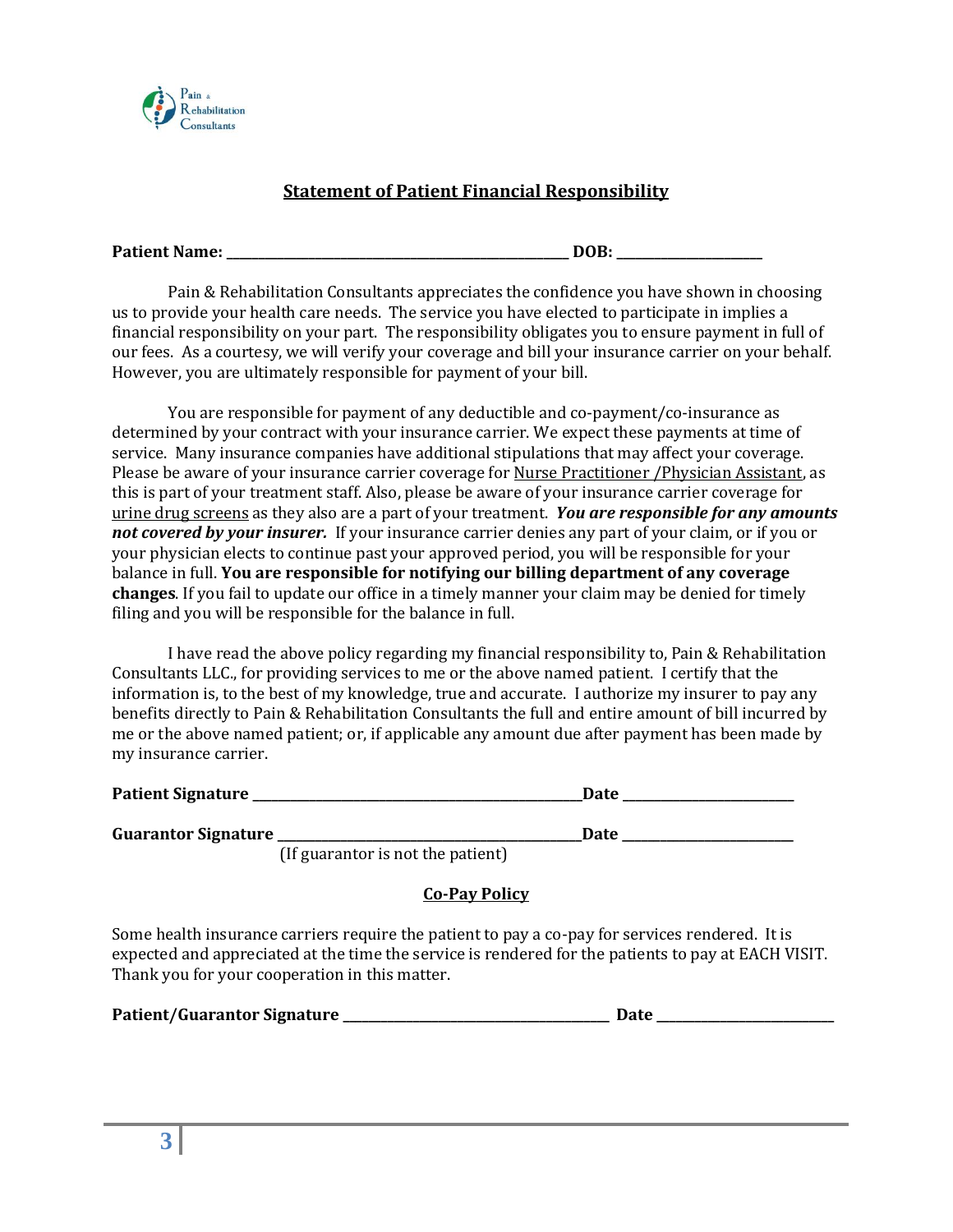

#### **Consent for Treatment and Authorization to Release Information**

I hereby authorize Pain & Rehabilitation Consultants through its appropriate personnel, to perform or have performed upon me, or the above named patient, appropriate assessment and treatment procedures.

I further authorize Pain & Rehabilitation Consultants to release to appropriate agencies, any information acquired in the course of my or the above named patient's examination and treatment. A photocopy will be as valid as the original. I authorize the release of any information to insurance carriers concerning my diagnosis and treatments and I assign to the physician all payments for medical services rendered to myself or my dependents. I understand that I am responsible for any amount not covered by insurance for this authorization.

**If the patient has Medicare:** I certify that all the information given to me in applying for payment under title XVIII of the Social Security Act is correct. I authorize any holder of medical or other information about me to release to the Social Security Administration or its intermediaries or carriers any information needed for this or a related Medicare claim. I request payment of authorized benefits be made on my behalf and assign the benefits payable for physician services to Pain & Rehabilitation Consultants.

**If the patient has Tricare:** I hearby agree to accept full responsibility for any co-pays or cost shares that are considered part of my other health insurance (OHI) plan even though making these payments may result in PRC being paid an amount in the excess of the 115% balance billing limit set by Public Law 102-396. I also understand that Pain & Rehabilitation Consultants may bill me for any cost share or co-payment that is not paid at the time of service.

I acknowledge I have been given the opportunity to read Pain & Rehabilitation Consultants Notice of Privacy Practices.

| Patient/Guarantor Signature | Date |  |
|-----------------------------|------|--|
|                             |      |  |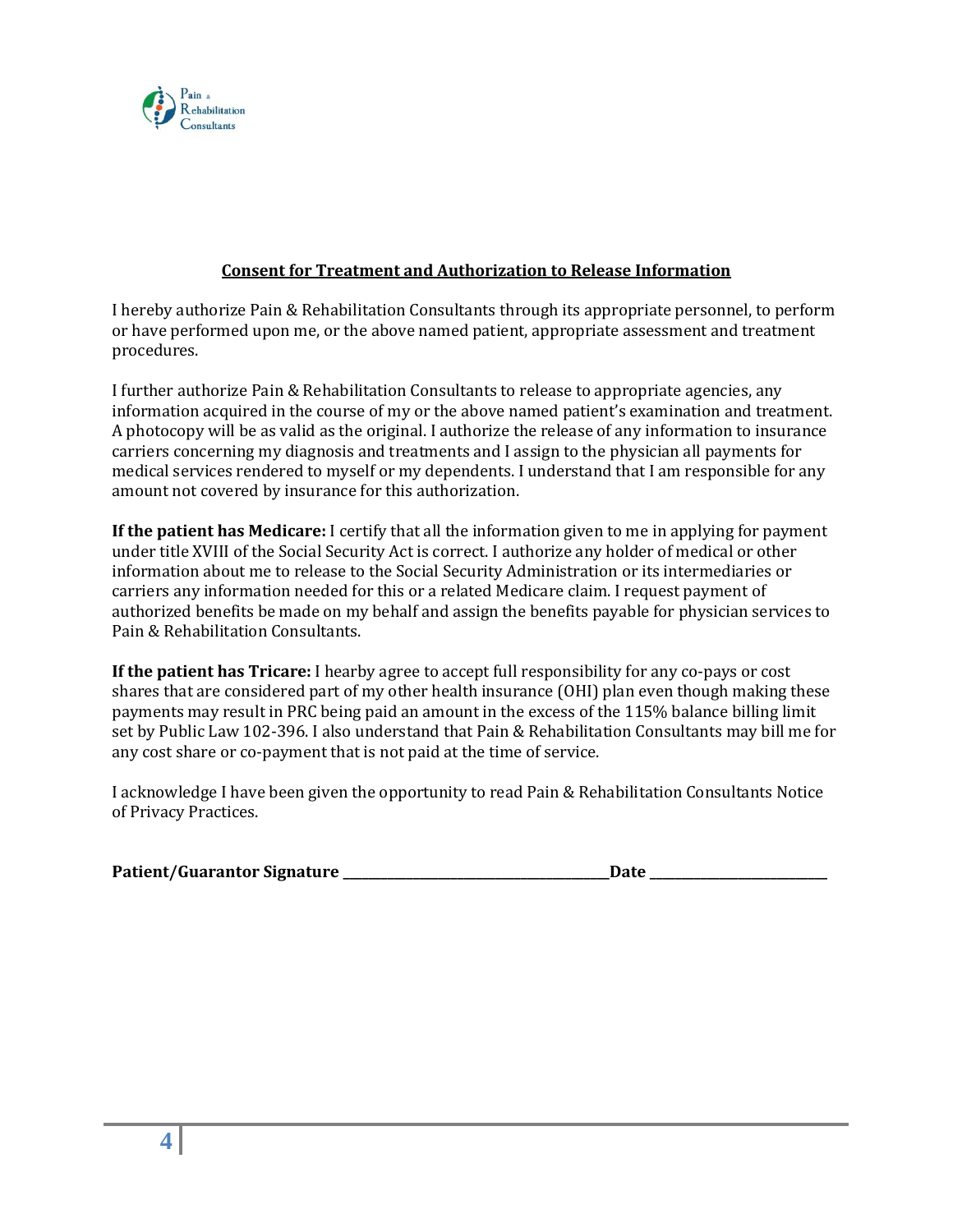

# **HIPAA FORM**

This is my consent for Pain and Rehabilitation Consultants LLC to use and disclose my protected health information to carry out treatment, payment, and healthcare operations. This is my acknowledgement that I may view Pain and Rehabilitation Consultants Notice of Privacy Practices.

#### **This is my consent for Pain and Rehabilitation Consultants LLC to:**

- \_\_\_\_\_\_\_\_\_\_Call my house and leave a message on voicemail or in person to remind me of appointments or obtain insurance information. We may have an automated service that will remind you of your appointment date and time.
- \_\_\_\_\_\_\_\_\_\_Call and leave reports of my clinical care; lab results.
- \_\_\_\_\_\_\_\_\_\_Mail items that assist in carrying out my treatment, payment, or health questions such as appointment reminder cards and patient statements to:
	- A. \_\_\_\_\_\_\_\_\_\_\_ Home
	- B. Dther Location:
- My entire medical record may be released if requested with a signed release form.

This is my consent for information regarding my health and treatment to be discussed with the following people in the event of an emergency please print their name and telephone number:

| $\bullet$ |      |                     |
|-----------|------|---------------------|
|           | Name | <b>Phone Number</b> |
| $\bullet$ |      |                     |
|           | Name | <b>Phone Number</b> |
| $\bullet$ |      |                     |
|           | Name | <b>Phone Number</b> |

By signing this form, I am consenting to Pain and Rehabilitation Consultants, LLC use and disclosure of my protected health information to carry out treatment, payment, and healthcare operations. I may revoke my consent in writing except on those disclosures made prior to my consent. I understand that Pain and Rehabilitation Consultants, LLC reserves the right to refuse to treat me if I do not sign this consent form.

\_\_\_\_\_\_\_\_\_\_\_\_\_\_\_\_\_\_\_\_\_\_\_\_\_\_\_\_\_\_\_\_\_\_\_\_\_\_\_ \_\_\_\_\_\_\_\_\_\_\_\_\_\_\_\_\_\_\_\_\_\_\_\_\_\_\_\_\_\_\_\_\_\_\_ \_\_\_\_\_\_\_\_\_\_\_\_\_\_\_\_\_\_\_\_\_\_

Patient Name (Printed) **Patient Signature** Date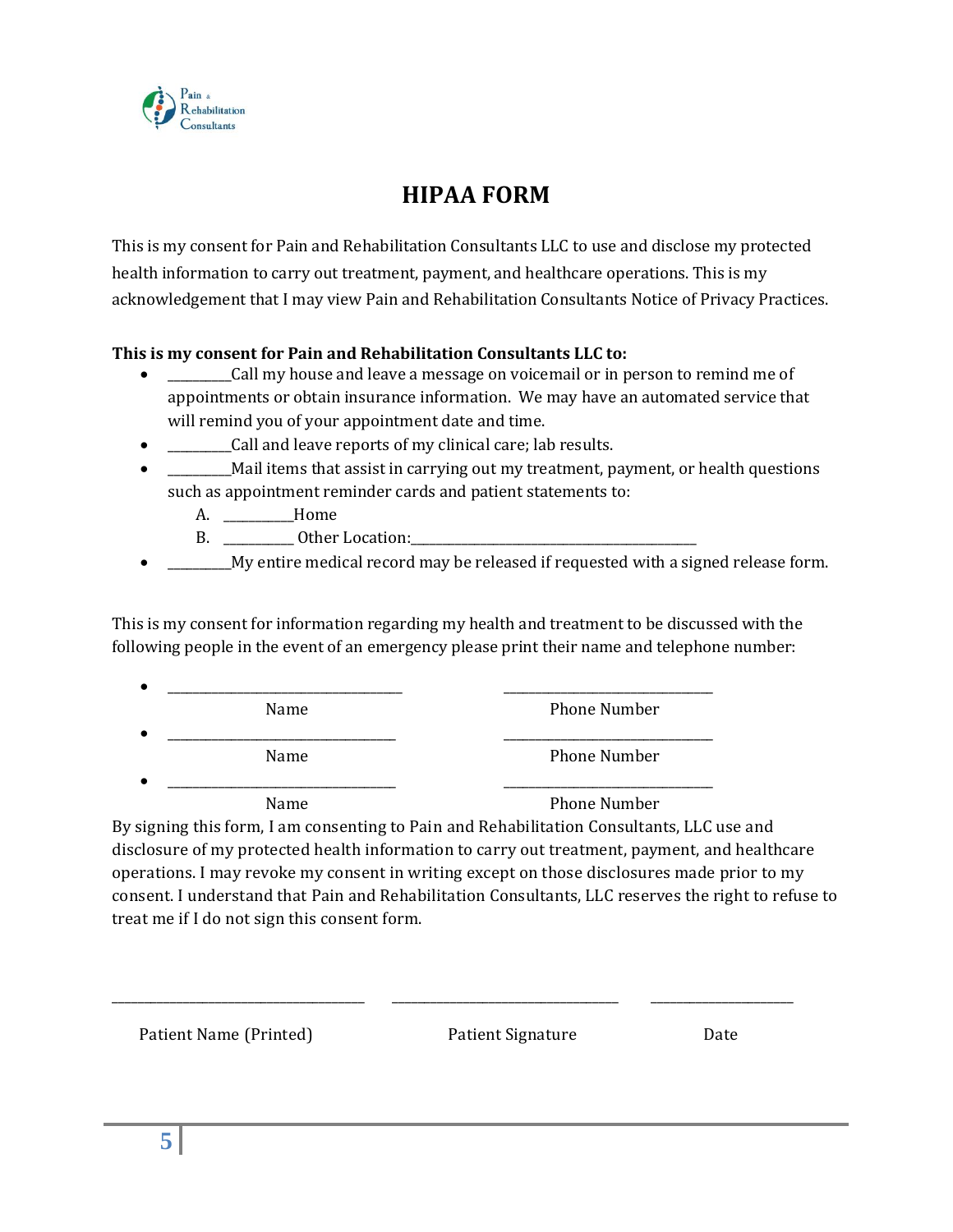

## **Patient Information & Policies**

**Privacy Notice:** I hearby acknowledge that I have received the Notice of Privacy Practices from Pain & Rehabilitation Consultants.

**Consent to Treat:** I hearby authorize and consent to the performance of examinations, diagnostic procedures, and treatments which my physician and I agree are necessary. I understand that no guarantee has been made as to the results of the care, treatment, and/or medications given to me.

**Patient Financial Responsibility: I understand that as a courtesy to me, Pain &** Rehabilitation Consultants will submit charges related to my care to my primary and secondary insurance carriers. It is my responsibility to resolve any question regarding coverage, benefits, or payments for services provided. I am financially responsible for any covered or non-covered services which are not paid by my primary or secondary insurance and any charges over sixty days will be considered delinquent, and become my responsibility with payment due from me plus a processing fee of 3% of the outstanding balance per month. **My outstanding balance may be submitted to small claims court if I fail to pay my bill or have not made acceptable payment arrangements. In addition, I will be responsible for all court costs, filing fees, and attorneys fees should this account require litigation. Pain & Rehabilitation Consultants may place any delinquent account with a collection agency and I am responsible for all collection agency fees.** I authorize Pain & Rehabilitation Consultants to verify my employment with my employer in accordance with federal law.

Non-Covered Services: I understand that there may be treatments necessary to be a patient at Pain & Rehabilitation Consultants that are not covered by my insurance and these services will be my financial responsibility. Services include but not limited to: urine drug screens, lab work, durable medical equipment, and injection therapy. I am aware these services will be used in my treatment as my physician believes it will be an effective form of treatment.

**Payment Options:** I understand that Pain & Rehabilitation Consultants accepts, cash, credit card, debit card, money orders, and cashier checks as a form of payment. We **do not** accept personal checks.

\*\_\_\_\_\_\_\_\_\_\_**No Insurance Coverage:** I agree to pay Pain & Rehabilitation Consultants the full and entire amount of \$450.00 for treatment given to me or the above name patient at the initial visit (urine drug screen included) and pay the fee of \$185.00 for each follow-up visit. I also understand that urine drug screens will be performed according to the practice policies and I will be prepared to pay the fee of \$85.00 when required.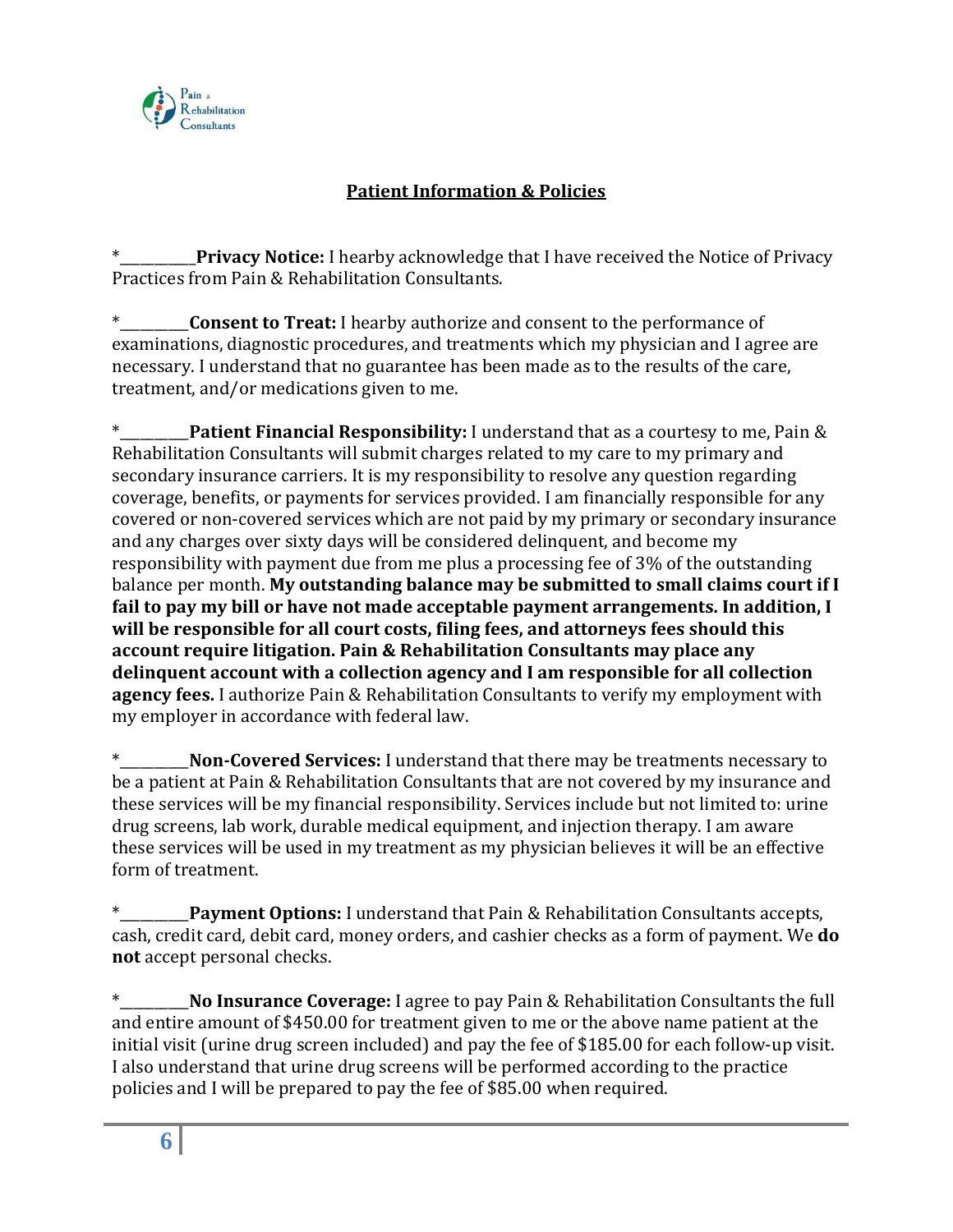

### **Patient Information & Policies Continued**

**Injuries and Accidents Involving Legal Litigation:** We will not accept third party billing if your injury or accident involves litigation. Our services are provided to you, the patient, not to your attorney. If you are involved in current litigation, services will not be provided unless the case is closed. Once your case has been closed a written letter from your attorney will be required prior to services being rendered.

**Cancellation/No Show Policy:** We understand that there may be times when you miss an appointment due to emergencies or obligations to work or family. However, we urge you to call 24 hours prior to your scheduled appointment to cancel. Any office or procedure no show or cancellation less than 24 hours in advance will incur a fee of \$100.00 to be paid prior to your next office visit. I understand that if I no show for two consecutive appointments or cancel three times in one year I will be discharged from Pain & Rehabilitation Consultants.

**Medication Refills:** I understand that if I cancel or no show my monthly followup visit, my medications will not be refilled until I am seen in office again. I understand that if my medications or lost or stolen, I am not guaranteed a medication refill. Proper paperwork will have to be shown and refill of my medication will be at the discretion of the provider. If I do pick up a prescription for any time other than my scheduled monthly follow-up visit, I will incur a \$25.00 fee to be paid prior to receiving my prescription. **Please be aware that a 24 hour notice for a prescription refill is required by calling the office.**

\*\_\_\_\_\_\_\_\_\_\_**Paperwork Completion:** I understand that if I need any paperwork completed, I will incur a \$25.00 fee per paperwork request. Paperwork completion includes but not limited to: prior authorizations, letters, and certain forms.

\*\_\_\_\_\_\_\_\_\_\_**Interventional Procedure Policy:** I understand that if I am advised to schedule for an interventional procedure as a part of my plan of care and choose not to participate in my plan of care as ordered by my physician, a decrease in pain medication will occur at my next scheduled office visit.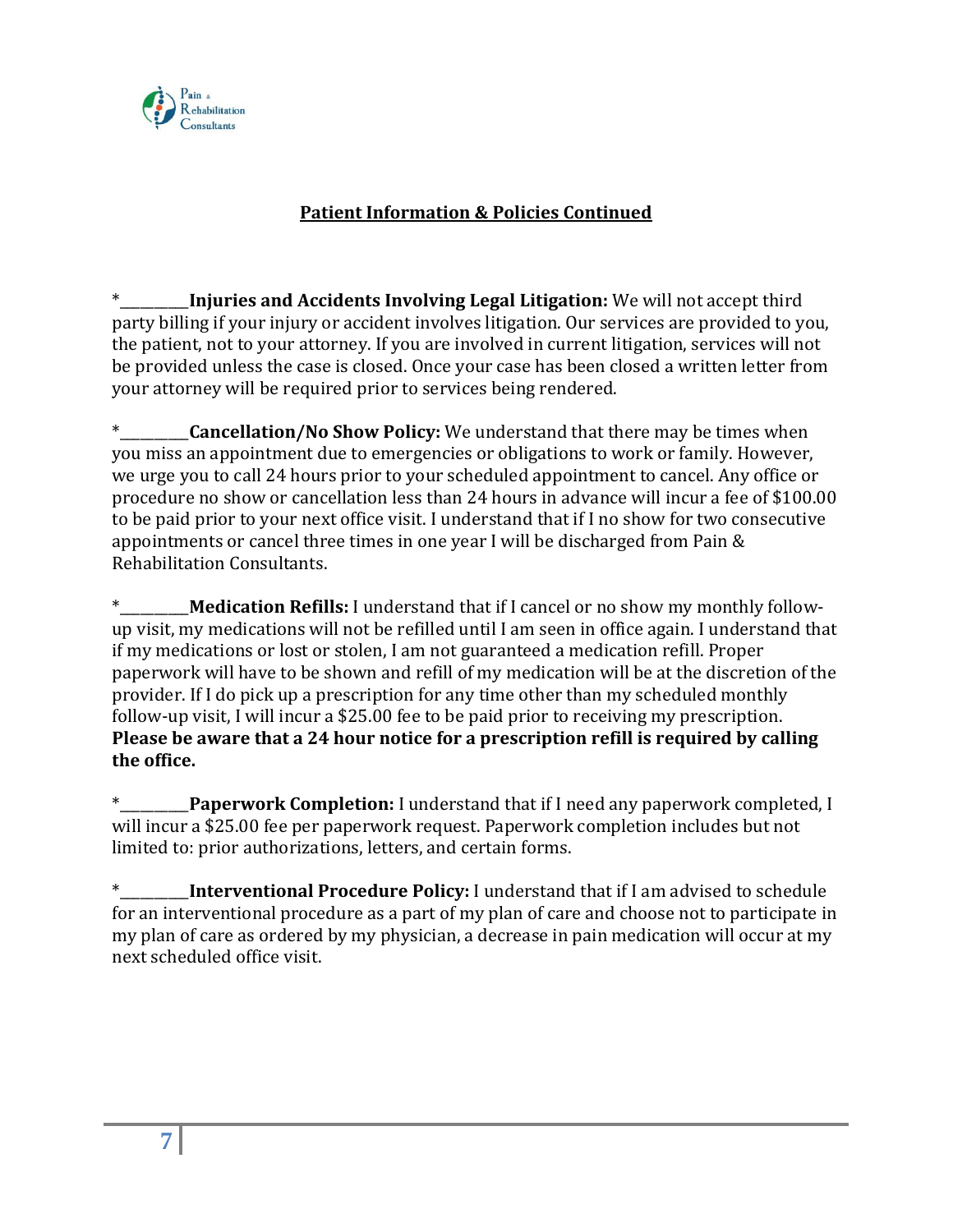

## **Patient Information & Policies Continued**

**\_\_\_\_\_Inconsistent Urine Drug Screen Policy:** I understand that if I am prescribed medications by the physician at Pain & Rehabilitation Consultants and have a urine drug screen that is considered inconsistent I will be placed on a probation. The first offense includes a two week prescription with a fee of \$25. The second offense includes a two week prescription with a fee of \$25 and \$150 fee to be paid prior to my next office visit. **Please be aware that a 24 hour notice for a prescription refill is required by calling the office.** If I have three inconsistent urine drug screens, I will be discontinued from my pain medication and offered injection therapy or released from care. At any point in time, I am aware that my physician may discontinue my medication and release me from care due to inconsistent urine drug screen.

**Plan of Care Policy**: I understand that if I am advised to have an imaging study to include but not limited to: MRI, CT Scan, X-ray, EMG, or Punch Biopsy; physical therapy, or a referral to another provider for treatment and choose to not participate as a part of my plan of care as ordered by my physician, a decrease in pain medication will occur at my next scheduled office visit.

\*\_\_\_\_\_\_\_\_\_\_**Telephone Call Policy:** I understand that if I have an issue or question to discuss with my nurse regarding my healthcare or current treatment plan that my nurse will return my call within 24 hours. Please be aware that frequent calls to the office within a 24 hour period will result in my release from care.

**Authorization to Verify PDMP**: I understand and give authorization to Pain & Rehabilitation Consultants (providers) to request and verify all pharmacy records from the pharmacy and state database as deemed necessary.

\_\_\_\_\_\_\_\_\_\_\_\_\_\_\_\_\_\_\_\_\_\_\_\_\_\_\_\_\_\_\_\_\_\_\_\_\_\_ \_\_\_\_\_\_\_\_\_\_\_\_\_\_\_\_\_\_\_\_\_\_\_\_\_\_\_\_\_\_\_\_\_\_ \_\_\_\_\_\_\_\_\_\_\_\_\_\_

Patient Print Name **Patient Signature** Date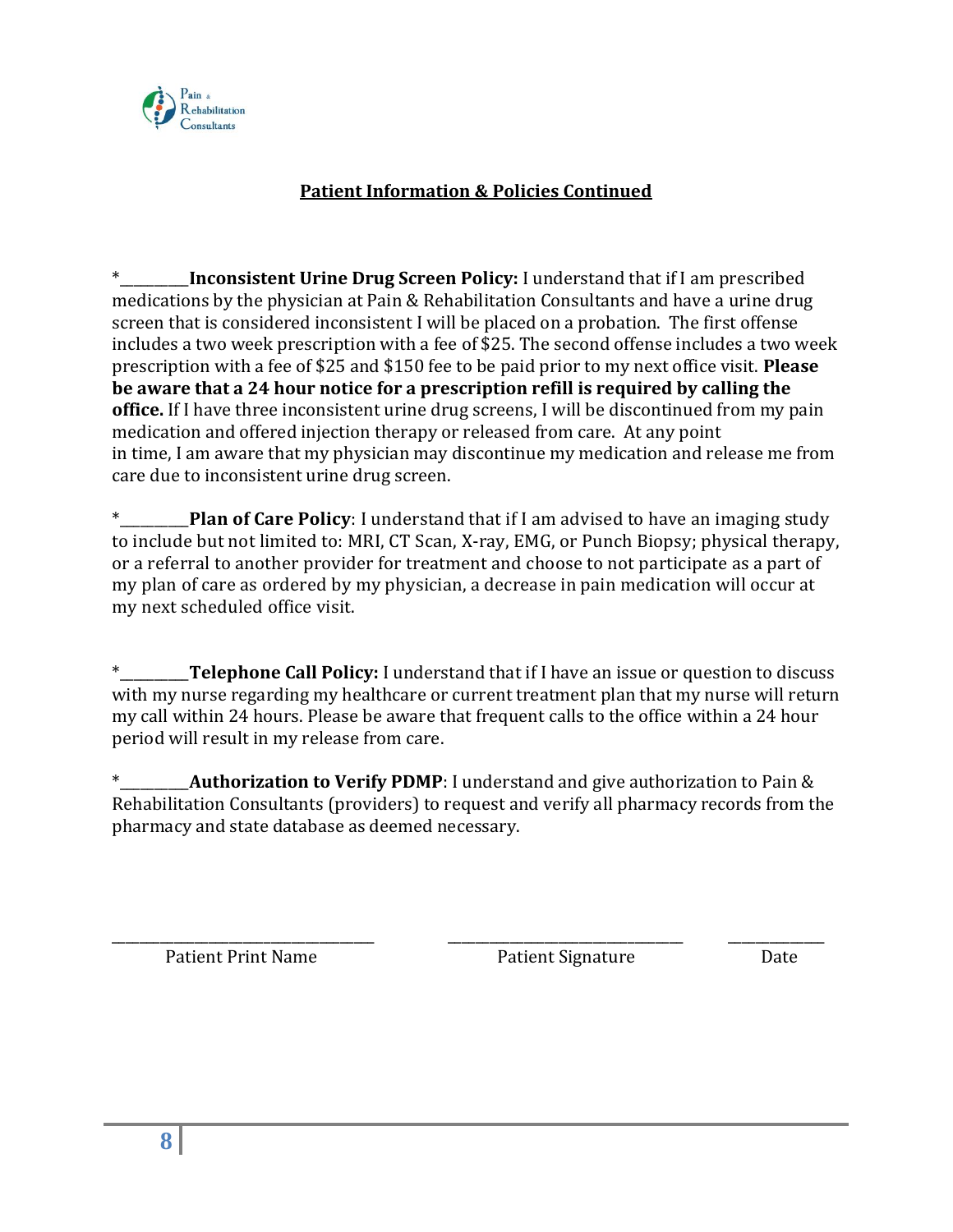

Chief Complaint (reason for visit):\_\_\_\_\_\_\_\_\_\_\_\_\_\_\_\_\_\_\_\_\_\_\_\_\_\_\_\_\_\_\_\_\_\_\_\_\_\_\_\_\_\_\_\_\_\_\_\_\_\_\_\_\_\_\_\_

When did your pain begin and was it related to any specific injury?

What is your current pain level? 0(no pain) 1 2 3 4 5 6 7 8 9 10 (worst you ever felt)

\_\_\_\_\_\_\_\_\_\_\_\_\_\_\_\_\_\_\_\_\_\_\_\_\_\_\_\_\_\_\_\_\_\_\_\_\_\_\_\_\_\_\_\_\_\_\_\_\_\_\_\_\_\_\_\_\_\_\_\_\_\_\_\_\_\_\_\_\_\_\_\_\_\_\_\_\_\_\_\_\_\_\_\_\_\_\_\_\_

\_\_\_\_\_\_\_\_\_\_\_\_\_\_\_\_\_\_\_\_\_\_\_\_\_\_\_\_\_\_\_\_\_\_\_\_\_\_\_\_\_\_\_\_\_\_\_\_\_\_\_\_\_\_\_\_\_\_\_\_\_\_\_\_\_\_\_\_\_\_\_\_\_\_\_\_\_\_\_\_\_\_\_\_\_\_\_\_\_\_ \_\_\_\_\_\_\_\_\_\_\_\_\_\_\_\_\_\_\_\_\_\_\_\_\_\_\_\_\_\_\_\_\_\_\_\_\_\_\_\_\_\_\_\_\_\_\_\_\_\_\_\_\_\_\_\_\_\_\_\_\_\_\_\_\_\_\_\_\_\_\_\_\_\_\_\_\_\_\_\_\_\_\_\_\_\_\_\_\_\_

How low does your pain level get on a daily basis? 0(no pain) 1 2 3 4 5 6 7 8 9 10 (worst you ever felt)

How high does your pain level get on a daily basis? 0(no pain) 1 2 3 4 5 6 7 8 9 10 (worst you ever felt)

Please mark the areas where you have pain in the diagram below:

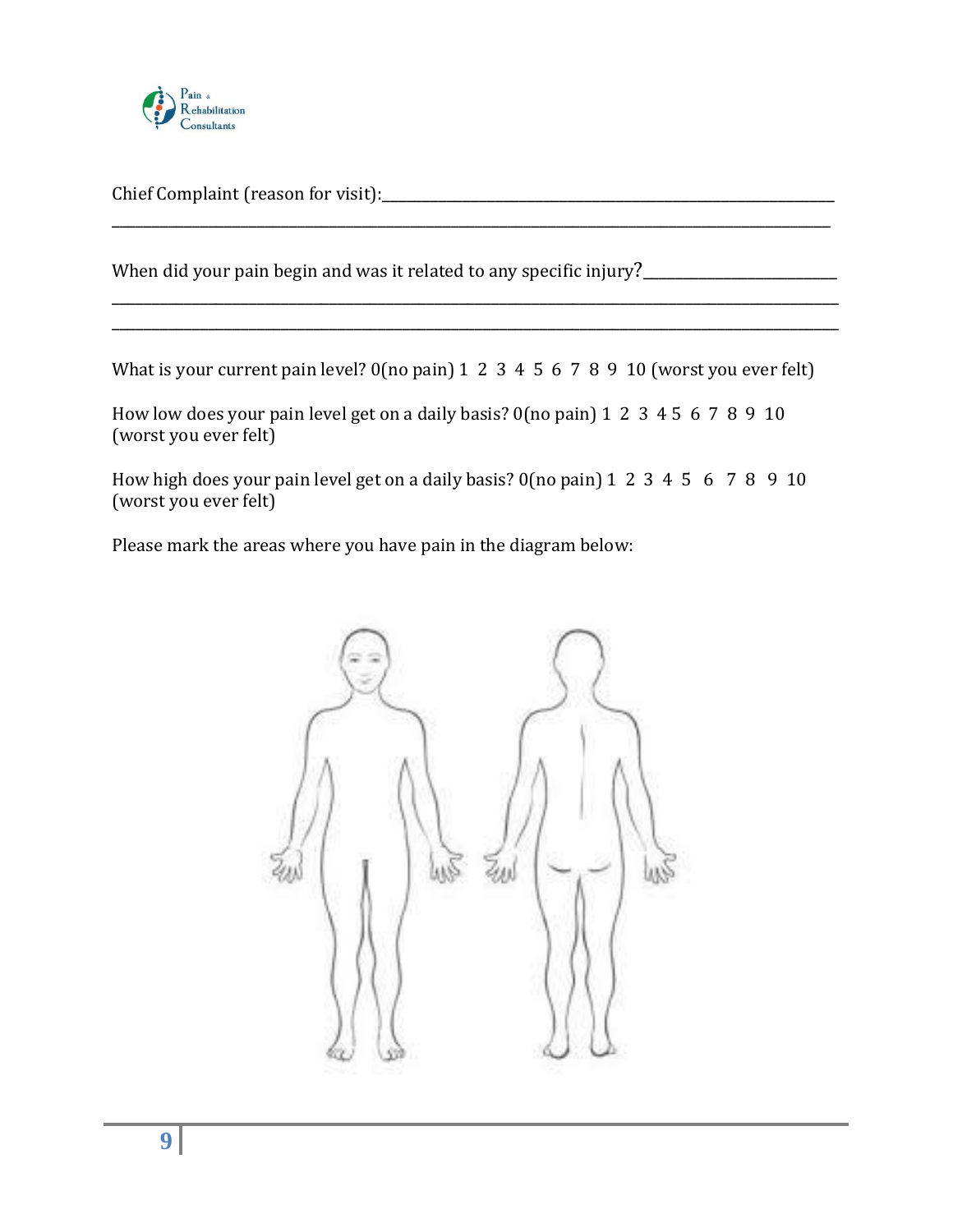

Please circle the description of your pain:

Ache Burning Sharp Stabbing Numbness Stinging Tingling Throbbing Nagging Pressure Soreness Tightness Shooting Heaviness Crushing Electrical Sensation

Injection therapy- please circle if you have ever had any of the following injections:

|                                                                    |                            | Cervical Medial Branch Block Thoracic Facet Injections Lumbar Medial Branch Block |  |  |
|--------------------------------------------------------------------|----------------------------|-----------------------------------------------------------------------------------|--|--|
| Cervical Epidural Injection                                        |                            | Lumbar Epidural Injection Lumbar Sympathetic Block                                |  |  |
| Cervical Radiofrequency Ablation<br>Lumbar Radiofrequency Ablation |                            |                                                                                   |  |  |
| <b>Trigger Point Injection</b>                                     | Sacroiliac Joint Injection | <b>Sciatic Nerve Block</b>                                                        |  |  |

Medication Management- please circle if you have dosed any of the following medications:

\*Anti-inflammatory: Ibuprofen Motrin Aleve Advil Naproxen Diclofenac Mobic Celebrex \*Neuropathic: Neurontin Gralise Horizant Lyrica Topamax Trileptal Elavil Cymbalta \*Muscle Relaxer: Flexeril Skelaxin Robaxin Baclofen Zanaflex Soma \*Opiates: Codeine Tramadol Tramadol ER Nucynta Nucynta ER Norco Lortab Vicodin \*Opiates Continued: Oxycodone Percocet Roxycodone Oxycontin Xtampza ER \*Opiates Continued: Oxymorphone Oxymorphone ER Hyrdromorphone \*Opiates Continued: Hydromorphone ER Morphine MS Contin Kadian \*Opiates Continued: Suboxone Butrans Patch Fentanyl Patch Methadone